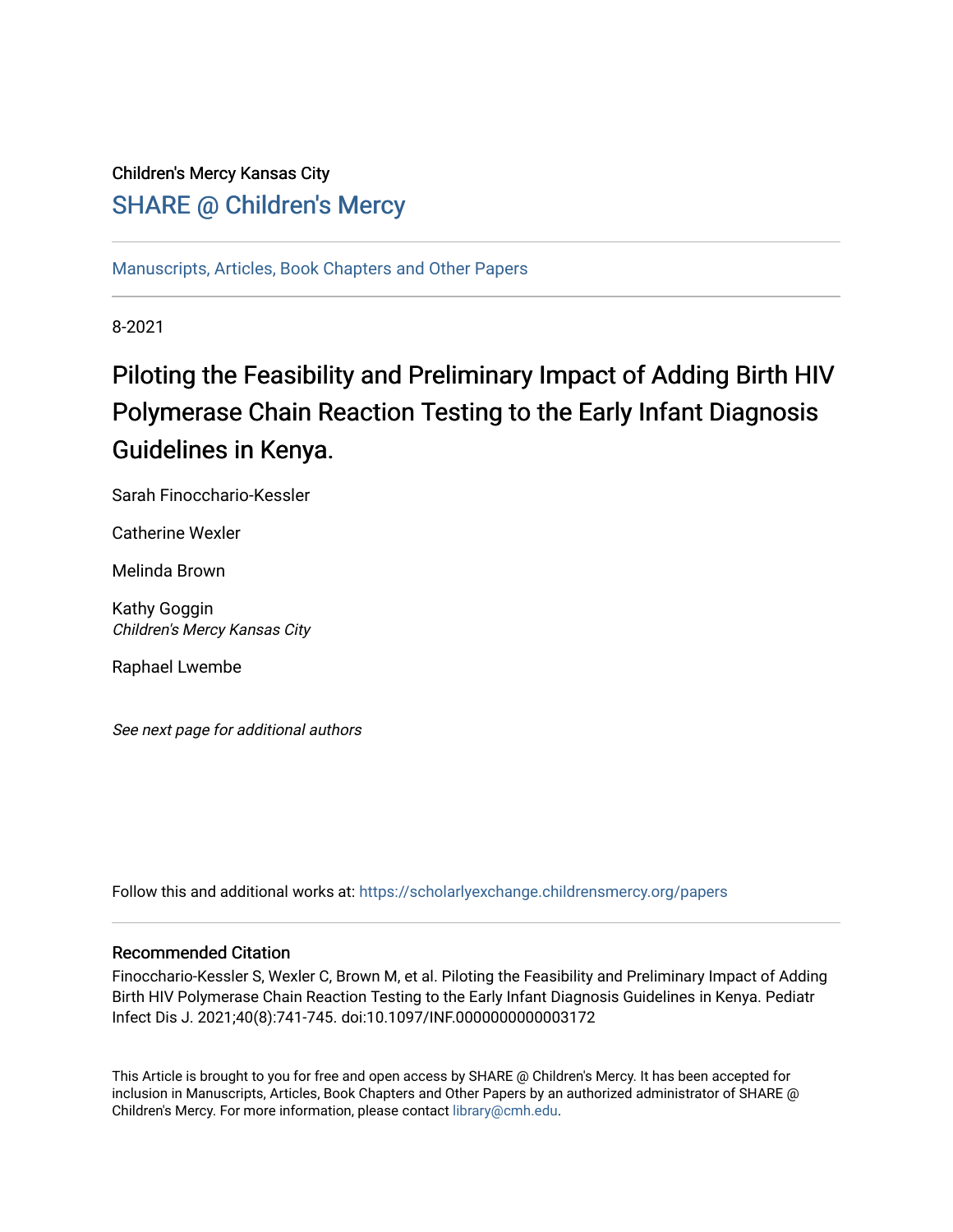# Creator(s)

Sarah Finocchario-Kessler, Catherine Wexler, Melinda Brown, Kathy Goggin, Raphael Lwembe, Niaman Nazir, Brad Gautney, Samoel Khamadi, Shadrack Babu, Elizabeth Muchoki, Nicodemus Maosa, Natabhona Mabachi, Yvonne Kamau, and May Maloba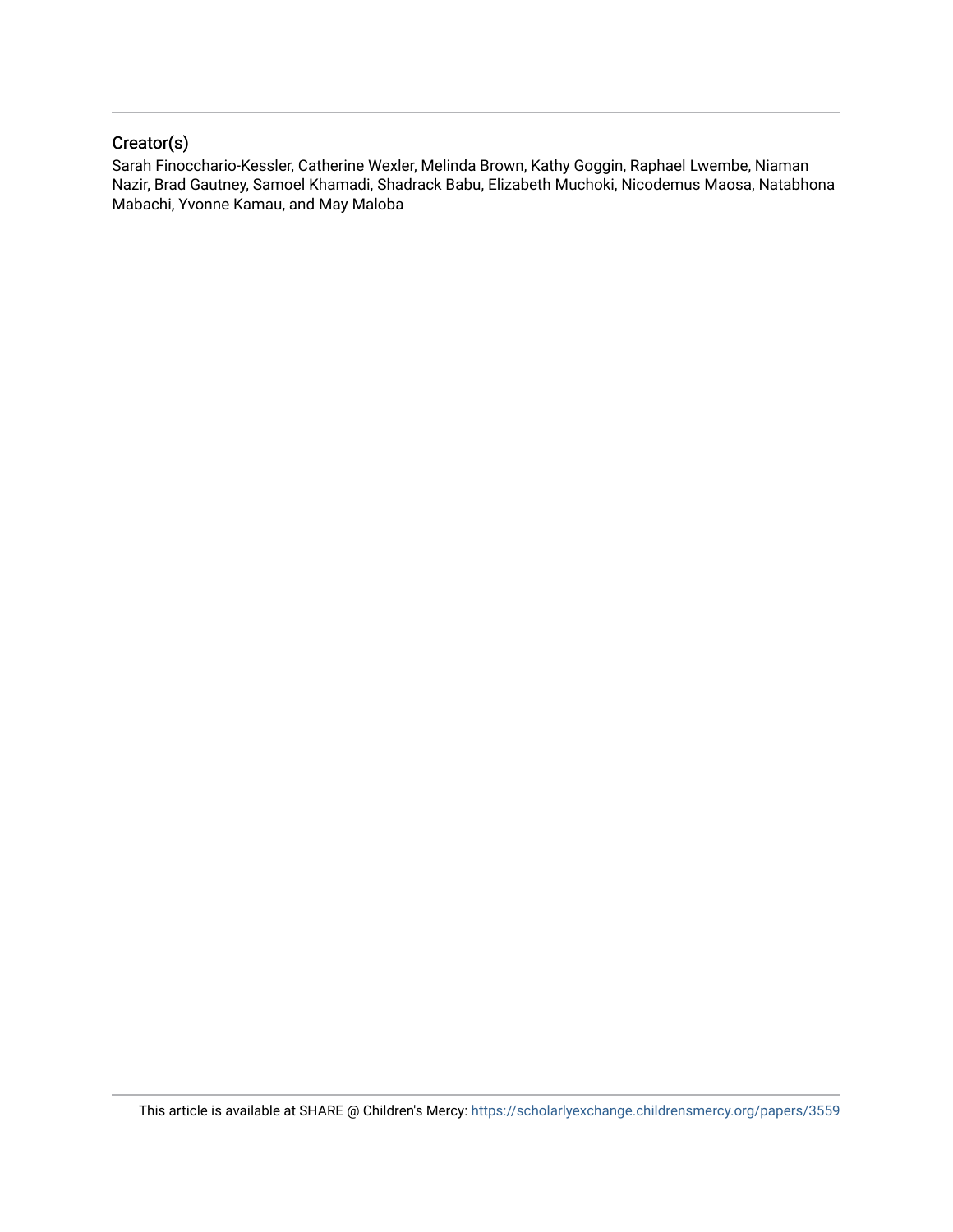#### **OPEN**

# Piloting the Feasibility and Preliminary Impact of Adding Birth HIV Polymerase Chain Reaction Testing to the Early Infant Diagnosis Guidelines in Kenya

*Sarah Finocchario-Kessler, PhD, MPH,\* Catherine Wexler, MPH,\* Melinda Brown, MSPH,\* Kathy Goggin, PhD,†‡ Raphael Lwembe, PhD,§ Niaman Nazir, MBBS,¶ Brad Gautney, MPH,*∥ *Samoel Khamadi, PhD,§ Shadrack Babu, BA,\*\* Elizabeth Muchoki,\*\* Nicodemus Maosa, RCO,\*\* Natabhona Mabachi, PhD,\* Yvonne Kamau, MD,\* and May Maloba, MCH\*\** 

**Background:** In Kenya, standard early infant diagnosis (EID) with polymerase chain reaction (PCR) testing at 6-week postnatal achieves early treatment initiation (<12 weeks) in <20% of HIV+ infants. Kenya's new early infant diagnosis guidelines tentatively proposed adding PCR testing at birth, pending results from pilot studies.

**Methods:** We piloted birth testing at 4 Kenyan hospitals between November 2017 and November 2018. Eligible HIV-exposed infants were offered both point-of-care and PCR HIV testing at birth (window 0 to <4 weeks) and 6 weeks (window 4–12 weeks). We report the: proportion of infants tested at birth, 6-week, and both birth and 6-week testing; median infant age at results; seropositivity and antiretroviral therapy initiation.

**Results:** Final sample included 624 mother-infant pairs. Mean maternal age was 30.4 years, 73.2% enrolled during antenatal care and 89.9% had hospital deliveries. Among the 590 mother–infants pairs enrolled before 4 weeks postnatal, 452 (76.6%) completed birth testing before 4 weeks, with 360 (79.6%) testing within 2 weeks, and 178 (39.4%) before hospital discharge (0–2 days). Mothers were notified of birth PCR results at a median infant age of 5.4 weeks. Among all 624 enrolled infants, 575 (92.1%) were tested during the 6-week window; 417 (66.8%) received testing at both birth and 6-weeks; and 207 received incomplete testing (93.3% only 1 PCR and 6.7% no PCR). Four infants were diagnosed with HIV, and 3 infants were initiated on antiretroviral therapy early, before 12 weeks of age.

**Conclusions:** Uptake of PCR testing at birth was high and a majority of infants received repeat testing at 6 weeks of age.

**Key Words:** birth HIV testing, HIV polymerase chain reaction testing, early infant diagnosis, retesting, Kenya

(*Pediatr Infect Dis J* 2021;40:741–745)

Accepted for publication March 30, 2021

- From the \*Department of Family Medicine, University of Kansas Medical Center, Kansas City, Missouri; †Children's Mercy Kansas City, Health Services and Outcomes Research, Kansas City, Missouri; ‡School of Medicine, University of Missouri-Kansas City, Kansas City, Missouri; §Center for Virus Research, Kenya Medical Research Institute, Nairobi, Kenya; ¶Department of Preventive Medicine, University of Kansas Medical Center, Kansas City, Missouri; ∥Global Health Innovations, Dallas, Texas; and \*\*Global Health Innovations—Kenya, Nairobi, Kenya.
- This research was supported by the National Institute of Child Health and Human Development R01HD07663 and R01HD07663-04S2 (PI: Kessler) and the University of Kansas Medical Center School of Medicine Bridging Grant. The authors have no conflicts of interest to disclose.
- S.F.-K., M.M., C.W., S.K., B.G. and K.G. conceived and designed the study. M.M. and R.L. oversaw the implementation of the study. S.B., E.M. and N.M. collected and assembled the data. C.W., N.N. and M.B. analyzed the results. S.-F.K. and C.W. drafted the article. K.G., M.B., M.M., N.N. and N.M. critically reviewed the article for intellectual content.
- Address for correspondence: Sarah Finocchario-Kessler, PhD, MPH, Department of Family Medicine, University of Kansas Medical Center, 4125 Rainbow Blvd, Se 200, Kansas City, KS 66104. E-mail: [skessler2@kumc.edu.](mailto:skessler2@kumc.edu)
- ISSN: 0891-3668/21/4008-0741 Copyright © 2021 The Author(s). Published by Wolters Kluwer Health, Inc. This is an open access article distributed under the [Creative Commons Attribu](http://creativecommons.org/licenses/by/4.0/)[tion License 4.0 \(CCBY\),](http://creativecommons.org/licenses/by/4.0/) which permits unrestricted use, distribution, and reproduction in any medium, provided the original work is properly cited.

DOI: 10.1097/INF.0000000000003172

Countries continue to grapple with the challenges of delayed epediatric HIV diagnosis and late antiretroviral therapy (ART) initiation, which contribute to preventable infant and child mortality. In Kenya, infants with HIV initiate ART between 3.7 and 5.9 months of age. $1-4$  This is well after the 8–12 weeks postnatal peak in HIV-related infant mortality<sup>5</sup> and misses the threshold for early ART initiation (<12 weeks) when infant mortality can be decreased by  $76\%$ <sup>6</sup>.

The traditional approach to early infant diagnosis (EID) programs in lower resource settings is laboratory-based HIV polymerase chain reaction (PCR) testing between 4 and 6 weeks postnatal, when PCR sensitivity and specificity are optimal to identify cases of both intrauterine and intrapartum HIV transmission.<sup>7</sup> In contrast, high-income countries test infants exposed to HIV at birth, to expedite treatment for infants infected in-utero. Such immediate ART initiation has been associated with smaller viral reservoir development<sup>8</sup> and faster time to viral suppression.<sup>9</sup> In a pilot study in Lesotho, adding birth HIV PCR testing reduced the median age at ART initiation from 14.8 to 6.4 weeks.<sup>10</sup> In South Africa, routine birth PCR testing for all infants exposed to HIV <4 weeks of age has increased the proportion of neonates diagnosed with HIV and initiated on  $ART$ ,  $11-13$  with 93% of infants in 1 district initiating ART within the first month of life.<sup>13</sup> There is some concern, however, that return for subsequent infant testing may be too low. A study in Free State, South Africa found that after the receipt of birth PCR test results, only 44% of uninfected infants returned for a second PCR test at 10 weeks.<sup>14</sup> Implementation studies are critical to better assess the impact of birth testing on infant outcomes and engagement in the EID continuum of services.

With the introduction of diagnostic strategies for infant point of care (PoC) HIV testing in 2016,<sup>15,16</sup> Kenya was among the countries which engaged in pilot projects to assess the feasibility and impact of PoC testing for infants exposed to HIV.17–19 At the same time, Kenya revised the guidelines for EID to include PCR testing at birth, 6-week, 6 months and 12 months with antibody testing at 18 months.20 The recommendation for birth PCR testing was provisional, pending results of pilot projects. To date, birth PCR testing is not yet implemented as standard of care across Kenya. We report findings from a larger pilot study of simultaneous infant HIV testing strategies (PCR and PoC) at birth and 6 weeks of age to assess the feasibility and impact of implementation in Kenya. This paper details findings from the implementation of birth and 6-week HIV testing using laboratory-based PCR.

#### **METHODS AND MATERIALS**

# **Study Setting**

This pilot study occurred in 4 Kenyan government hospitals with medium to high patient volume (mean of 8–15 infants exposed to HIV per month). Study hospitals were located in varied

Downloaded

from utp://purnan http://journals.lww.com/pidj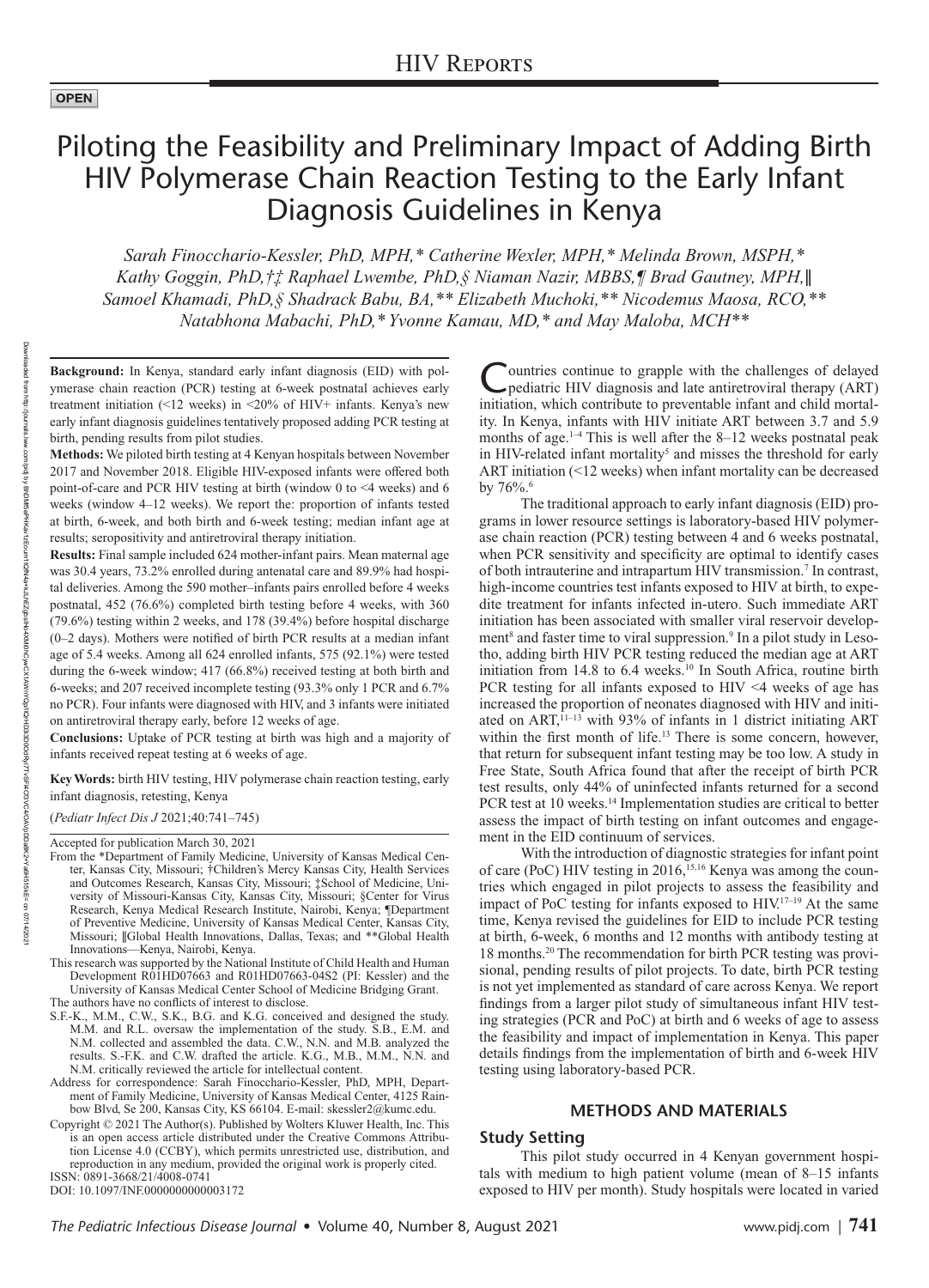regions of the country; 1 in the coastal region (urban), 1 in the central region (urban) and 2 in the western region of Kenya (1 urban and 1 peri-urban) with pediatric HIV infection rates ranging from 3.4% to 4.2%.21

# **Participant Eligibility, Recruitment, Consent**

Eligible participants included women living with HIV >18 years of age presenting for care at the study hospitals during (1) pregnancy (antenatal care/ prevention of mother to child transmission of HIV [PMTCT] services), (2) delivery or (3) postnatal period (<12 weeks of infant age). Eligible participants were enrolled from June 2017 to November 2018; however, the period of analysis was limited to November 3, 2017 to November 3, 2018 to avoid conflating the impact of the nationwide nursing strike (June 6, 2017 to November 3, 2017) on the pilot results. All eligible candidates were informed about the purpose of the research, potential benefits and risks, and the study procedures by trained research or clinical staff. Participants provided written informed consent before study enrollment. A detailed description of study procedures has been previously published.17 The study was approved by the Institutional Review Boards at the Kenya Medical Research Institute (SSC 3390) and the University of Kansas Medical Center.

# **Procedures**

Infants of mothers living with HIV enrolled in the study were eligible for PCR testing at 2 time points: at birth (0 to <4 weeks) and at 6 weeks of age (4–12 weeks). Those tested within the optimal window for each test were documented: at birth (0–2 weeks) and 6 weeks (4–8 weeks). These time points aligned with HIV PCR testing time targets outlined in the 2016 Kenyan National Guidelines for  $EID^{20}$ ; though, at the time of the pilot study, birth testing was not being routinely implemented. Established standard of care procedures were used for PCR test sample collection and processing: a dried blood spot sample was collected via heel stick and sent by courier to the hospital's designated central laboratory, processed, and then paper-based results were mailed back to the hospital, where the mother was notified of the results at the next clinical encounter. At both testing time points, if the PCR result was positive, the infant was linked to the comprehensive care center for ART initiation, at which time a confirmatory PCR sample was drawn and processed. Infants continued receiving ART until the confirmatory PCR result determined the infant's final HIV status.<sup>20</sup> If the PCR result was negative, mothers were counseled on retesting requirements.

# **Measures**

The primary outcomes were the proportion of infants who received a birth test and the proportion of infants who returned for a 6-week test. We also distinguished between the optimal window (0–2 weeks for birth testing, and 4–8 weeks for 6-week testing) and the broader window (0 to <4 weeks for birth testing, and 4–12 weeks for 6-week testing) for age-specific infant HIV testing. Retention outcomes included (1) no test received, (2) receipt of birth PCR only, (3) receipt of 6-week PCR only and (4) receipt of birth and 6-week PCR.

Secondary outcomes included turnaround times (TATs) of services (sample processing, result notification, ART initiation), PCR test results (proportion positive, negative, failed/indeterminate), and infant age at PCR testing and ART initiation. Missed opportunities included the number of infants who presented for care during the targeted testing windows but did not receive a PCR test. Missed opportunities for PCR testing were documented when known and summarized.

# **Analyses**

We used descriptive statistics to characterize participant demographics, and calculated the proportion of infants tested with PCR at birth, 6-week, and birth and 6-week. We calculated the median number of days and interquartile range (IQR) from sample collection to PCR test results and from PCR result to mother notification for tests conducted at birth and at 6-weeks. Lastly, median infant age was calculated for age at sample collection, notification of results, and ART initiation (if indicated) for birth and 6-week testing.

# **RESULTS**

A total of 670 mother–infant pairs were enrolled during the targeted 1-year period for analyses. Forty-six participants were excluded for the following reasons: 11 mother–infant pairs without a documented maternal date of birth (to confirm eligibility >18 years), 2 with maternal age <18 years at enrollment, 2 presented for testing after 12 weeks of age, and 31 who were discharged early due to transfer/move to another facility ( $n = 11$ ), infant mortality  $(n = 14)$ , maternal mortality  $(n = 1)$ , miscarriage/stillbirth  $(n = 4)$ or withdrew consent  $(n = 1)$ . Six hundred twenty-four enrolled mother-infant pairs were included in final analyses.

# **Participant Characteristics**

Mean maternal age was 30.2 years, 72.6% of women were married or lived with their partner, and the majority traveled <60 minutes to reach the hospital for PMTCT services. Nearly threequarters of the women initiated ART before the current pregnancy, and the majority of women (73.2%) enrolled in the study during antenatal care (vs. at delivery or postnatally), with 89.9% delivering in the hospital, and 54.3% of infants were carried to ≥37 gestational weeks.

The timing of infant PCR testing, the proportion diagnosed with HIV, infant age at ART initiation, and the retention categories for testing are outlined in Figure 1.

# **Birth Polymerase Chain Reaction Testing**

Among the 590 mother–infant pairs enrolled before 4 weeks postnatal, 452 (76.6%) were tested within the birth window of 0–4 weeks of age, and among those 360 of 452 (79.6%) were tested within the optimal window of 0–2 weeks of age. One hundred seventy-eight of 452 (39.4%) were tested before hospital discharge after delivery (0–2 days).

# **Six-week Polymerase Chain Reaction Testing**

Compared with birth testing, a higher proportion of infants (575 of 624, 92.1%) received testing within the traditional 6-week window, with 546 of 575 (95.0%) tested on time.

# **Birth and 6-week Testing**

In total, 417/624 (66.8%) received repeat PCR testing (a birth PCR test followed by a repeat PCR test at 6 weeks of infant age). Among these, 332 (79.6%) infants received the birth and 6-week testing sequence within the optimal/on-time windows. The proportion receiving birth and 6-week testing at the 3 urban hospitals averaged 64.0% and was 74.2% at the peri-urban hospital.

# **Incomplete Testing**

A total of 207 (33.2%) infants exposed to HIV received incomplete PCR testing for the following reasons: 35 (5.6%) birth test only (tested at birth, but not retested at 6 weeks), 158 (25.3%) 6-week test only and 14 (2.2%) with no PCR at either time point.

# **Efficiency of Laboratory-based Polymerase Chain Reaction Testing, Results Notification and Antiretroviral Therapy Initiation**

Of the 452 infants who received a birth PCR test, there were 448 (99.1%) valid test results (446 negatives and 2 positives)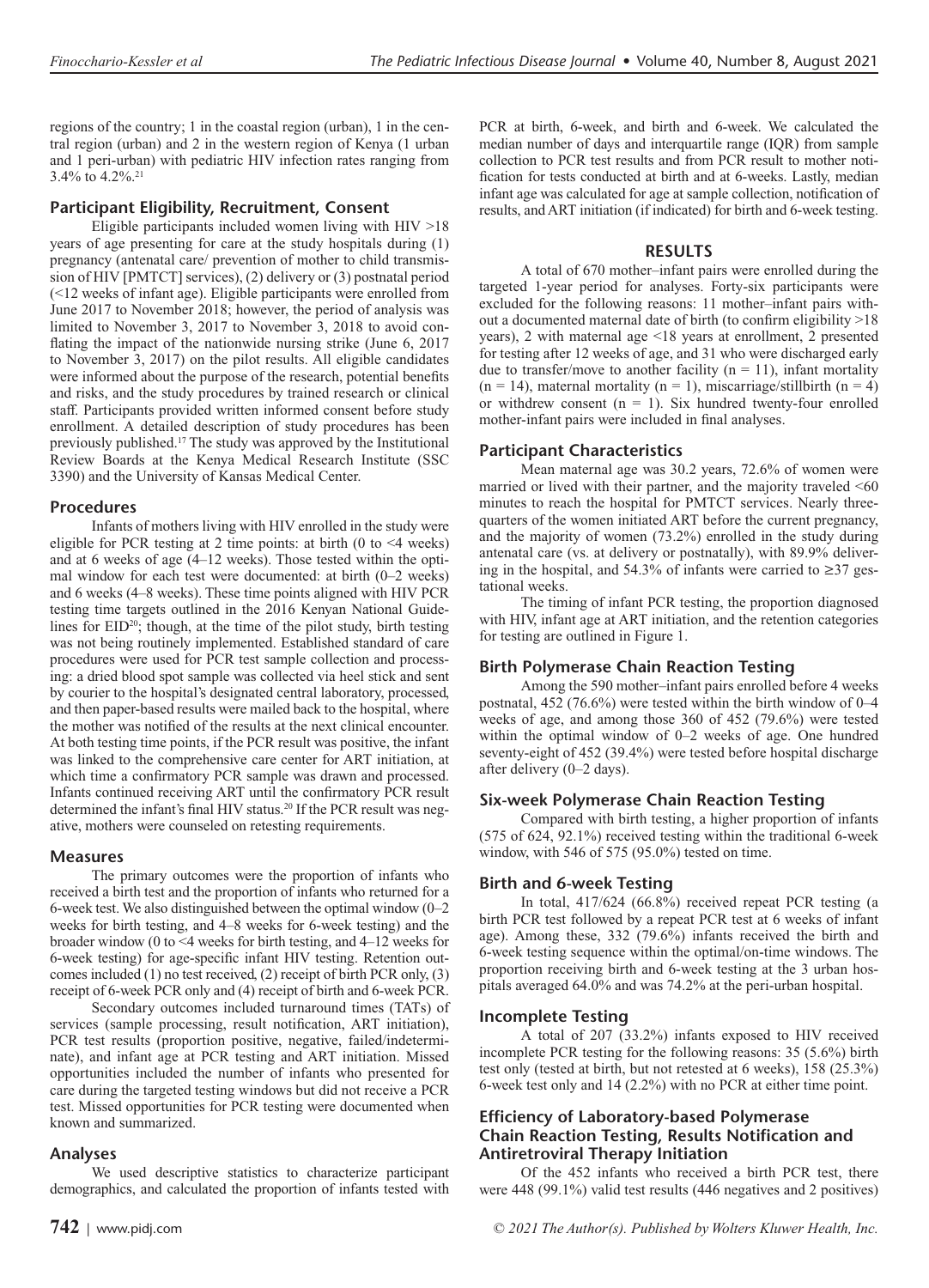

**FIGURE 1.** The flow of participants enrolled in the study and the timing of infant HIV PCR testing, timing of HIV diagnosis and ART initiation, and testing retention outcomes: birth PCR only, 6-week PCR only, birth and 6-week PCR or no PCR testing. Those who received only 1 or no test were categorized as receiving incomplete PCR testing.

posted to facilities with a median TAT of 14 days (IQR 7–22). Four hundred forty-one (98.4%) mothers were notified after a median time of 3 days (IQR 0–21) of test result.

Of the 575 infants who received a 6-week PCR test, there were 573 valid test results (571 negatives and 2 positives) posted to facilities with a median TAT of 13.5 days (IQR 7–21) from sample collection to return of result. Five hundred sixty-two (98.1%) mothers were notified of their infant's results after a median of 5 days (IQR 0–20). The median therapeutic TAT of results (sample collection to notification of caregiver) was the same for infants tested at birth (27 days, IQR 14–37) and 6-week (27 days, IQR 12.75–32). Median infant age at birth PCR sample collection was 0.8 weeks (IQR 0.14–1.9) and mothers were notified of results at a median infant age of 5.4 weeks (IQR 2.6–6.3). Both infants diagnosed with HIV at birth were initiated on ART at 3.9 weeks. Among infants tested at 6 weeks, the median infant age at sample collection was 6.1 weeks (IQR 6.0–6.4), mothers were notified by 10.0 weeks (IQR 8.0–11.0), with ART initiation of 1 infant at 11.9 weeks. Infants initiating ART were diagnosed by PCR only; either due to a PoC machine error or provider hesitancy to initiate ART based on PoC results alone. One infant diagnosed by 6-week PCR was not initiated on ART. The mother was notified of the results, but did not return to the hospital, despite repeated efforts and a home visit by a community health worker.

# **Missed Opportunities**

Of the 172 infants who did not receive a birth PCR test, 34 were enrolled after the birth test window (≥4 weeks of age). Of the remaining 138, 19 (13.7%) presented for testing but only received a birth PoC test, thus reflecting a missed opportunity to provide birth PCR. Approximately 20% (119 of 590) of those enrolled antenatally or at delivery did not return and present for EID early enough to be tested within the birth window.

Of the 49 of 624 (7.8%) infants who did not receive PCR testing at the well-established 6-week period, only 1 infant showed a documented hospital visit at 6-week, reflecting a missed opportunity to provide PCR testing at the same time. Among those not tested at 6 weeks, 71.4% (35 of 49) had received a PCR test during the birth window; only 2.2% of enrolled infants did not receive any PCR test during the first 12 weeks of life.

#### **DISCUSSION**

These promising data demonstrate that earlier and repeated testing within the first 2 months of life is feasible with the established PCR laboratory infrastructure in Kenya. Nearly threequarters of mother–infant pairs received testing during the birth windows. South Africa's high coverage of birth HIV testing after nationwide implementation,<sup>12,13</sup> holds promise for relatively rapid uptake in similar settings. Similar to the experience in Eswatini,<sup>22</sup> this pilot study in Kenya did not observe the concern that fewer infants tested at birth may return for retesting; with nearly all (92.3%) infants tested at birth returning for a follow-up 6-week PCR test. A similarly high proportion of infants who were not tested at birth received a 6-week test (91.9%), indicating the wellestablished protocol of 6-week infant testing. In total, 66.8% of the sample achieved repeat testing (birth and 6-week). Only 2.2% of infants did not return for testing at either time point.

Formative qualitative interviews with parents and HIV care providers conducted before implementation revealed that some parents feared an infant's positive diagnosis at birth could hinder mother–infant bonding and thus preferred traditional 6-week testing.23 Thus, continuous and comprehensive counseling throughout pregnancy is necessary to shape women's expectations for early infant testing within the first 2 weeks of life and prepare women for the complete EID cascade of care. While 0–2 weeks is the optimal target for birth testing, we included a more generous range of 0–4 weeks. This allowed a more flexible window for infants delivered at home, and with an average TAT of 10 days for PCR test results in Kenya, $21$  infants tested <4 weeks could still have PCR results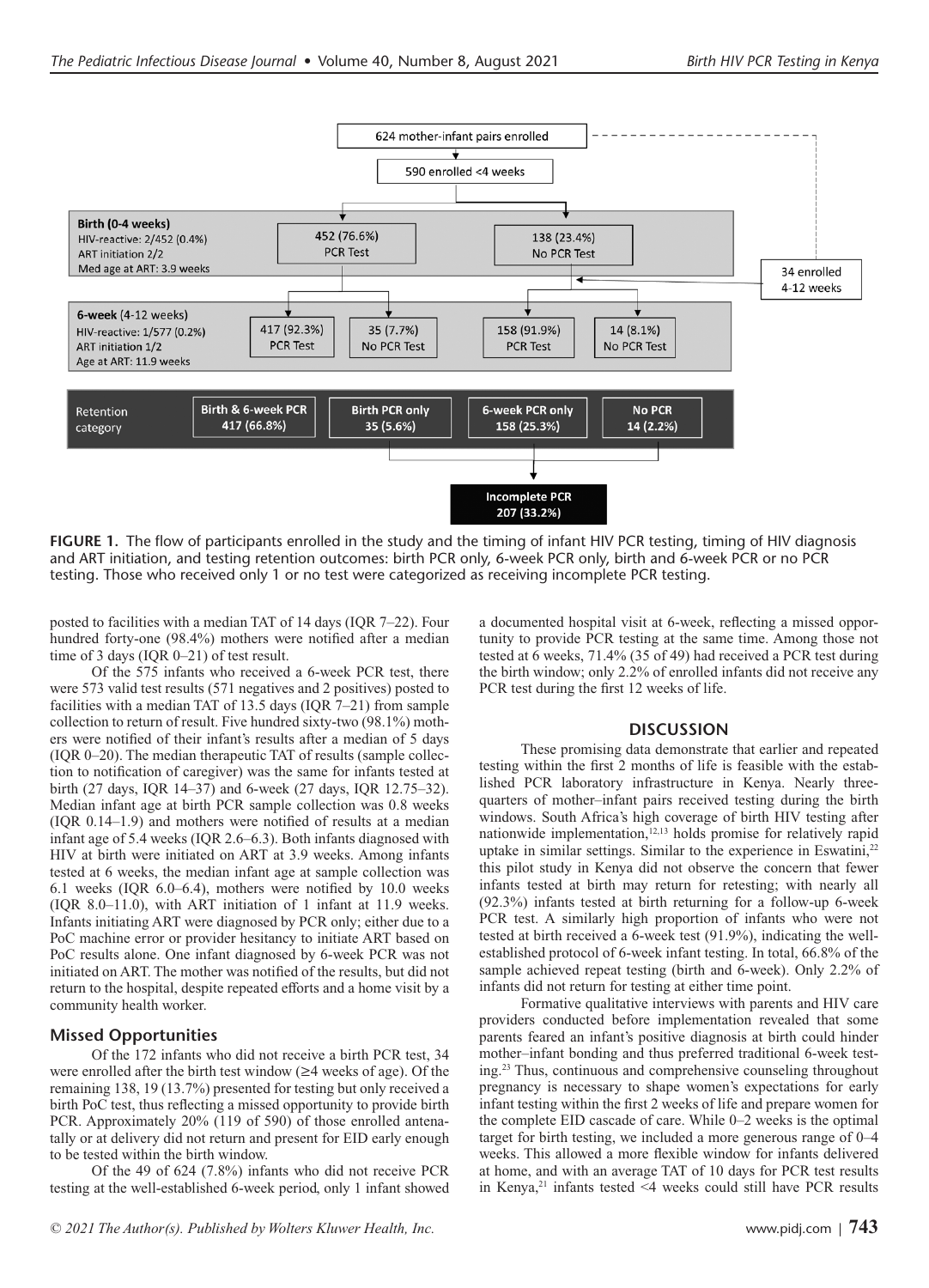available by the 6-week retest (median infant age at the notification of birth results in the pilot was 5.4 weeks). If test and treat guidelines are followed for birth testing, positive infants could be diagnosed and initiated on ART by their 6-week visit, achieving targets for early ART initiation. Among the 3 infants initiated on ART in our study, 2 were diagnosed during the birth window and both initiated within the first month of life, and the infant diagnosed at 6-week was initiated on ART before the 12-week target. Other studies evaluating birth PCR testing found age at ART initiation ranged from 9 days to 9.7 weeks,<sup>10,24-26</sup> while studies evaluating at birth PoC testing found age at ART initiated ranged from 2 days to approximately 1 month of age. $22,25$ 

Given the success in early ART initiation that many birth PCR programs have achieved, the consistent TAT of 2 weeks for PCR results in Kenya, and the challenges to implementing and sustaining birth PoC testing (cost, cartridge stock outs, machine errors, provider training, secure machine storage, reduced sensitivity at birth),<sup>23,27,28</sup> it may be more pragmatic at this time for policy makers to add the more familiar PCR test at birth, rather than investing in the infrastructure and training required for birth PoC testing. In our parallel pilot study of PoC testing at these same sites, we experienced higher rates of missed testing opportunities due to machine/ stock outs or invalid results  $(23.3\%)$ ,<sup>29</sup> and delays in ART initiation still occurred largely due to the initial novelty of PoC in this setting.<sup>29,30</sup> Other larger PoC studies have reported more favorable findings, $19,31$  and the benefit of PoC may be greater in settings with longer delays for laboratory-based PCR results. Furthermore, PCR HIV testing at birth and 6-week has been assessed as cost-effective, compared with EID at 6 weeks alone.<sup>32</sup> Thus, the addition of birth PCR may be more feasible for nationalwide implementation in some countries.

To ensure hospital readiness and maximize benefits, barriers to implementation of birth testing must be addressed. One very practical, system-level barrier identified in a parallel study with repeated focus groups with providers over the course of the birth PCR implementation period, was that infant IDs are not usually designated until a first postnatal visit after 2 weeks; thus, confusion around infant IDs for those tested in maternity before discharge hindered early implementation.<sup>33</sup> Furthermore, the practice of delivering in a hospital but seeking infant postnatal services in a closer health facility, could complicate the ability to accurately document repeat testing. Thus, history of birth testing will be important for providers to assess when infants present for routine EID at 6 weeks.

The critical gains in neonatal diagnosis and ART initiation achieved by birth testing can be lost without strong systems to support pediatric ART adherence, viral loading monitoring, and retention in care, as cautioned by researchers in South Africa.,<sup>11,13,14</sup> Thus, after the initial birth test, structured interventions are needed to support the completion of EID services and quality of pediatric HIV management,<sup>34</sup> recognizing that key patient-level psychosocial (HIV stigma and nondisclosure), financial, and logistical (childcare and transportation) barriers to EID retention remain.<sup>35-38</sup>

#### **LIMITATIONS**

This pilot study has several limitations to consider. The sample size was relatively small with only 4 government hospitals included for a duration of 1 year. Given the advances in antenatal coverage of PMTCT services, the proportion of infants diagnosed with HIV were few  $($ <1%). This limited the generalizability of findings specific to infants diagnosed with HIV, including the efficiency and infant age of ART initiation, which are priority outcomes when considering varied infant testing strategies. The findings specific to infants who were not diagnosed with HIV, which reflect the vast majority of infants enrolled in EID in Kenya, demonstrate the feasibility of birth PCR testing with actionable test results by the time repeat testing is due at 6 weeks of age. We also acknowledge that the wide window afforded for "6-week" testing in this study (4–12 weeks), exceeds the target of EID before 8 weeks of age. Our ability to accurately characterize missed opportunities for birth PCR testing was limited by incomplete documentation that failed to specify a reason for the lack of testing, thus we could not distinguish between cases in which the infant never presented for HIV testing before 4 weeks or the provider failed to request an early test during the visit. Lastly, these findings are limited to women seeking facility-based PMTCT and EID services in Kenya and the pilot study did not include a comprehensive cost-effectiveness analysis.

# **CONCLUSIONS**

Our data suggest that simply accelerating the timeline for infant HIV testing with traditional laboratory-based PCR testing at birth can reduce infant age at HIV diagnosis and does not hinder 6-week retesting, which remains necessary to diagnose early postnatal HIV transmission.

# **ACKNOWLEDGMENTS**

*The Kenya Medical Research Institute, Global Health Innovations, and Children's Mercy Kansas City were collaborative partners in these efforts. We are grateful to the mother–infant pairs and hospital staff who participated in the study. We also acknowledge the critical role of our government partners at the Kenya National AIDS and STI Control Program (NASCOP) and County Ministers of Health. We thank the Director of KEMRI for permission to publish this manuscript.*

#### **REFERENCES**

- 1. Wamalwa D, Benki-Nugent S, Langat A, et al. Survival benefit of early infant antiretroviral therapy is compromised when diagnosis is delayed. *Pediatr Infect Dis J.* 2012;31:729–731.
- 2. Ásbjörnsdóttir KH, Hughes JP, Wamalwa D, et al. Differences in virologic and immunologic response to antiretroviral therapy among HIV-1-infected infants and children. *AIDS.* 2016;30:2835–2843.
- 3. Sridharan G, Wamalwa D, John-Stewart G, et al. High viremia and wasting before antiretroviral therapy are associated with pneumonia in early-treated HIV-infected Kenyan infants. *J Pediatric Infect Dis Soc.* 2017;6:245–252.
- 4. Finocchario-Kessler S, Gautney B, Cheng A, et al. Evaluation of the HIV Infant Tracking System (HITSystem) to optimise quality and efficiency of early infant diagnosis: a cluster-randomised trial in Kenya. *Lancet HIV.* 2018;5:e696–e705.
- 5. Bourne DE, Thompson M, Brody LL, et al. Emergence of a peak in early infant mortality due to HIV/AIDS in South Africa. *AIDS.* 2009;23:101–106.
- 6. Violari A, Cotton MF, Gibb DM, et al; CHER Study Team. Early antiretroviral therapy and mortality among HIV-infected infants. *N Engl J Med.* 2008;359:2233–2244.
- 7. Jean-Philippe P, Spiegel H, Gnanashanmugam D, et al. HIV birth testing and linkage to care for HIV-infected infants. *AIDS.* 2017;31:1797–1807.
- 8. Tagarro A, Chan M, Zangari P, et al. Early and highly suppressive antiretroviral therapy are main factors associated with low viral reservoir in European perinatally HIV-infected children. *J Acquir Immune Defic Syndr.* 2018;79:269–276.
- 9. Schröter J, Anelone AJN, Yates AJ, et al; EPIICAL Consortium. Time to viral suppression in perinatally HIV-infected infants depends on the viral load and CD4 T-cell percentage at the start of treatment. *J Acquir Immune Defic Syndr.* 2020;83:522–529.
- 10. Gill MM, Hoffman HJ, Mokone M, et al. Assessing very early infant diagnosis turnaround times: findings from a birth testing pilot in Lesotho. *AIDS Res Treat.* 2017;2017:2572594.
- 11. Kalk E, Kroon M, Boulle A, et al. Neonatal and infant diagnostic HIV-PCR uptake and associations during three sequential policy periods in Cape Town, South Africa: a longitudinal analysis. *J Int AIDS Soc.* 2018;21:e25212.
- 12. Technau KG, Kuhn L, Coovadia A, et al. Improving early identification of HIV-infected neonates with birth PCR testing in a large urban hospital